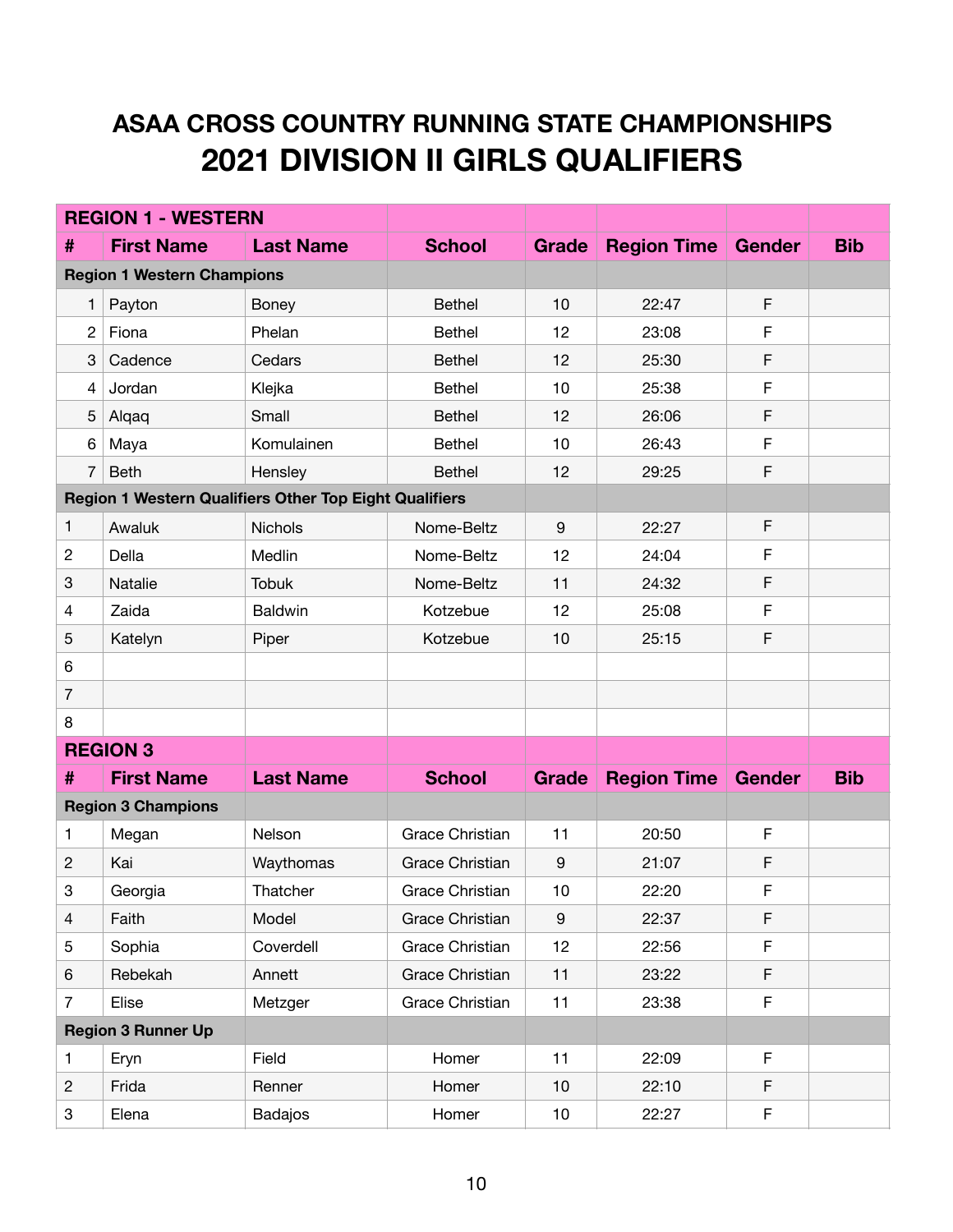| $\overline{4}$                               | Adelyn                      | McCorison        | Homer               | 10           | 22:45                     | F           |            |
|----------------------------------------------|-----------------------------|------------------|---------------------|--------------|---------------------------|-------------|------------|
| 5                                            | Bea                         | McDonough        | Homer               | 9            | 24:13                     | F           |            |
| 6                                            | McKenna                     | <b>Black</b>     | Homer               | 9            | 26:25                     | F           |            |
| $\overline{7}$                               | Leah                        | Dunn             | Homer               | 11           | 27:13                     | F           |            |
|                                              | <b>Region 3 Third Place</b> |                  |                     |              |                           |             |            |
| 1                                            | Jayna                       | Boonstra         | Kenai Central       | 11           | 20:49                     | F           |            |
| $\mathbf{2}$                                 | Leah                        | Fallon           | Kenai Central       | 12           | 22:19                     | F           |            |
| 3                                            | Summer                      | Foster           | Kenai Central       | 12           | 22:50                     | F           |            |
| $\overline{4}$                               | Gabriella                   | <b>News</b>      | Kenai Central       | 12           | 24:25                     | F           |            |
| 5                                            | Mya                         | Taylor           | Kenai Central       | 9            | 25:48                     | F           |            |
| 6                                            | Lynnea                      | Hack             | Kenai Central       | 10           | 26:48                     | F           |            |
| $\overline{7}$                               | <b>Brooke</b>               | <b>Summers</b>   | Kenai Central       | 10           | 30:24                     | F           |            |
| <b>Region 3 Fourth Place</b>                 |                             |                  |                     |              |                           |             |            |
| 1                                            | Debbie                      | <b>Brower</b>    | Anchorage Christian | 10           | 21:58                     | $\mathsf F$ |            |
| $\mathbf{2}$                                 | Faith                       | Carter           | Anchorage Christian | 10           | 23:49                     | F           |            |
| 3                                            | Abby                        | Timmcke          | Anchorage Christian | 9            | 24:21                     | F           |            |
| 4                                            | Jordan                      | Timmcke          | Anchorage Christian | 9            | 24:31                     | $\mathsf F$ |            |
| 5                                            | Caroline                    | Bohlman          | Anchorage Christian | 12           | 25:40                     | $\mathsf F$ |            |
| 6                                            |                             |                  |                     |              |                           |             |            |
| $\overline{7}$                               |                             |                  |                     |              |                           |             |            |
| <b>Region 3 Other Top Fifteen Qualifiers</b> |                             |                  |                     |              |                           |             |            |
| 1                                            | Hailey                      | Ingalls          | Seward              | 10           | 22:20                     | $\mathsf F$ |            |
| $\mathbf{2}$                                 | Mya                         | Campbell         | Redington           | 10           | 22:43                     | F           |            |
| 3                                            |                             |                  |                     |              |                           |             |            |
| 4                                            |                             |                  |                     |              |                           |             |            |
| 5                                            |                             |                  |                     |              |                           |             |            |
|                                              |                             |                  |                     |              |                           |             |            |
|                                              |                             |                  |                     |              |                           |             |            |
|                                              | <b>REGION 5</b>             |                  |                     |              |                           |             |            |
| #                                            | <b>First Name</b>           | <b>Last Name</b> | <b>School</b>       | <b>Grade</b> | <b>Region Time Gender</b> |             | <b>Bib</b> |
|                                              | <b>Region 5 Champions</b>   |                  |                     |              |                           |             |            |
| 1                                            | Anna                        | Prussian         | Sitka               |              | 19:11                     | $\mathsf F$ |            |
| $\overline{c}$                               | Claire                      | Mullen           | <b>Sitka</b>        |              | 19:12                     | F           |            |
| 3                                            | <b>Tawny</b>                | Smith            | Sitka               |              | 22:13                     | F           |            |
| 4                                            | Addie                       | Poulson          | Sitka               |              | 22:21                     | F           |            |
| 5                                            | Maitlin                     | Young            | Sitka               |              | 24:31                     | F           |            |
| 6                                            |                             |                  |                     |              |                           |             |            |
| $\overline{7}$                               |                             |                  |                     |              |                           |             |            |